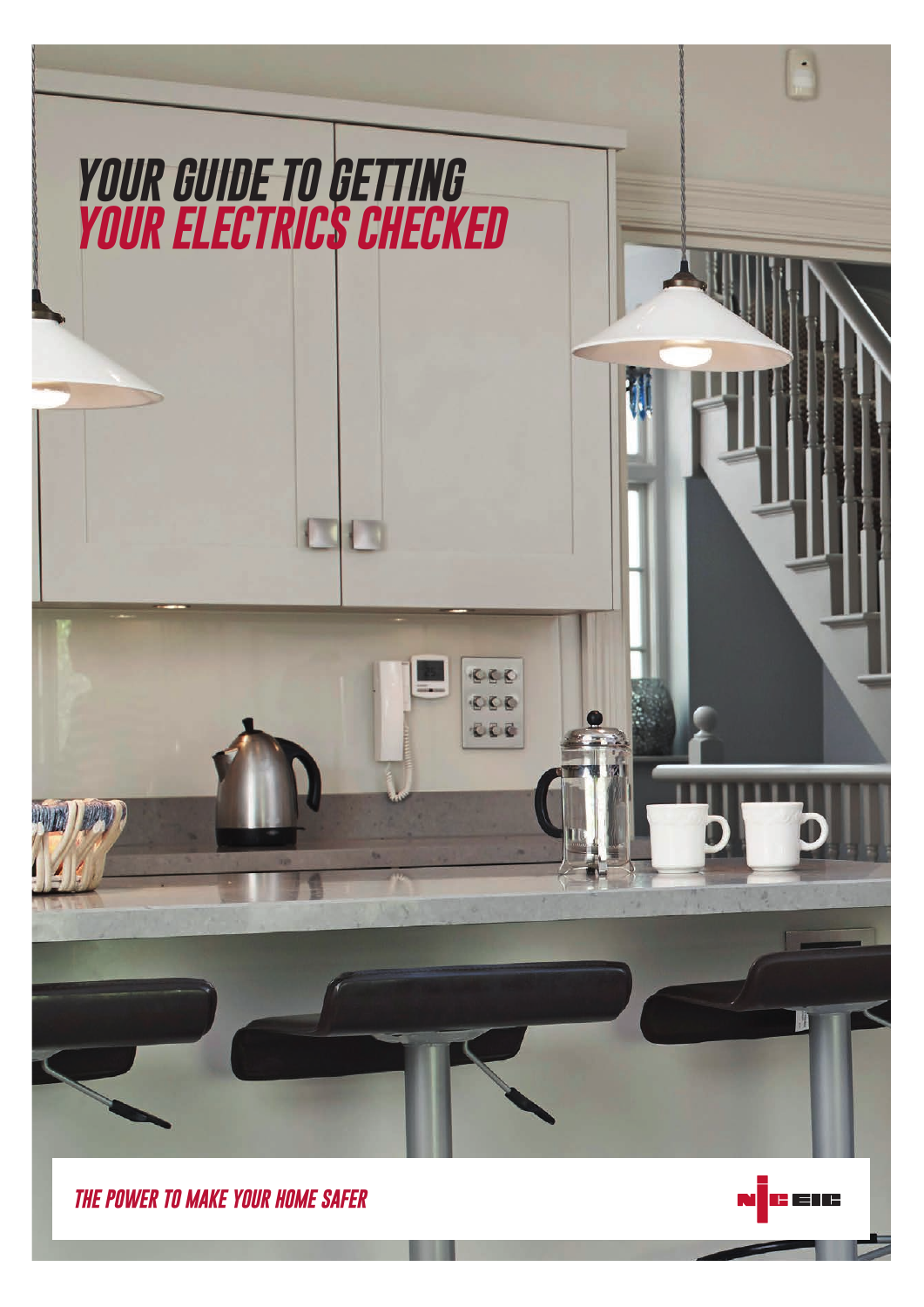# *ALL ELECTRICAL INSTALLATIONS, OVER TIME, WILL DETERIORATE NATURALLY AS THEY ARE A WORKING SYSTEM MADE UP OF VARIOUS COMPONENTS AND EQUIPMENT.*

Much like an MOT for cars it is important that you ensure you get checks carried out on the condition of the electrics in your home at regular intervals.

This will help identify any faults or defects which could require improvement and will ensure the continued operation of the installation in a safe and effective manner.

There are two kinds of checks that can be carried out and we recommend that you always employ a registered electrical contractor to carry out such checks.

#### **Visual Inspection**

A visual inspection is a basic check to identify any visible signs of defects, damage or deterioration.

No circuit testing will be undertaken, so your electricity will likely remain on during the inspection.

The electrical contractor will need to be given access to all of the rooms in your home.

Notes will be taken by the electrical contractor as part of the visual inspection and a Domestic Visual Condition Report will be issued to the home owner at the end.

The Visual Condition report will record a number of observations and recommendations and provide an overall summary of the condition of the installation.

Below is a check list of the things you can expect to be looked at during a visual inspection.

| <b>Consumer Unit (main fuse board)</b> |
|----------------------------------------|
| <b>Sockets</b>                         |
| <b>Plugs</b>                           |
| <b>Light fittings</b>                  |
| <b>Light switches</b>                  |
| Electrical cables or leads             |
| <b>Earthing and bonding</b>            |
| <b>Extension leads</b>                 |
| <b>Kitchen safety</b>                  |
| <b>Bathroom safety</b>                 |
| Signs of wear and tear                 |
| Visible signs of burning/scorching     |
| <b>RCD protection around the home</b>  |
|                                        |



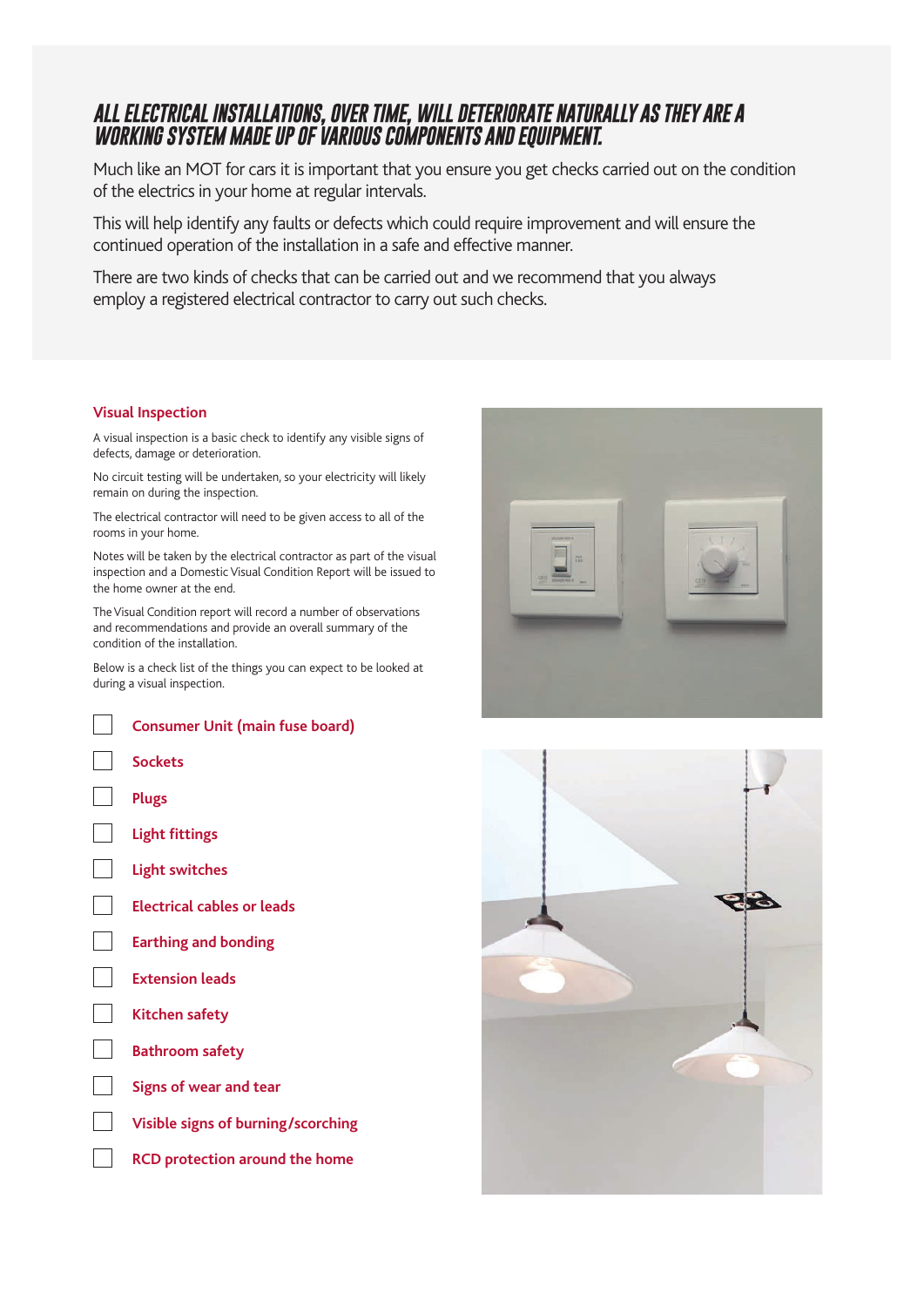## **Electrical Installation Condition Report (EICR)**

An electrical installation condition report (EICR) identifies any damage, deterioration, defects and/or conditions which may give rise to danger along with observations for which improvement is recommended.

It is a more detailed report than a Domestic Visual Condition Report and will involve the testing of various circuits which will require the turning off of the electrics at the main supply. This allows the electrical contractor to identify any possible hidden defects or issues that cannot be identified during a Domestic Visual Condition Report..

The purpose of an EICR (also known as periodic inspection and testing of an electrical installation), is to determine, so far as is reasonably practicable, whether the installation is in a satisfactory condition for continued service.

Homeowners often ask for, or obtain a condition report as part of a house sale. Similarly, landlords with an increasing awareness of their electrical safety obligations undertake regular periodic inspections in relation to their rental properties.

There is no regulation how often an electrical inspection should be carried out for the general pulic. However, NICEIC recommend that an EICR is carried out every 10 years in a privately-owned home. For rented properties this will be subject to different regulations and may need carrying out every 5 years.

It is a mandatory requirement for Landlords in the private rented sector in England and Scotland to have electrical safety checks carried out in their properties. These electrical safety checks are to be carried out at intervals of no more than 5 years by a qualified and competent electrical contractor.